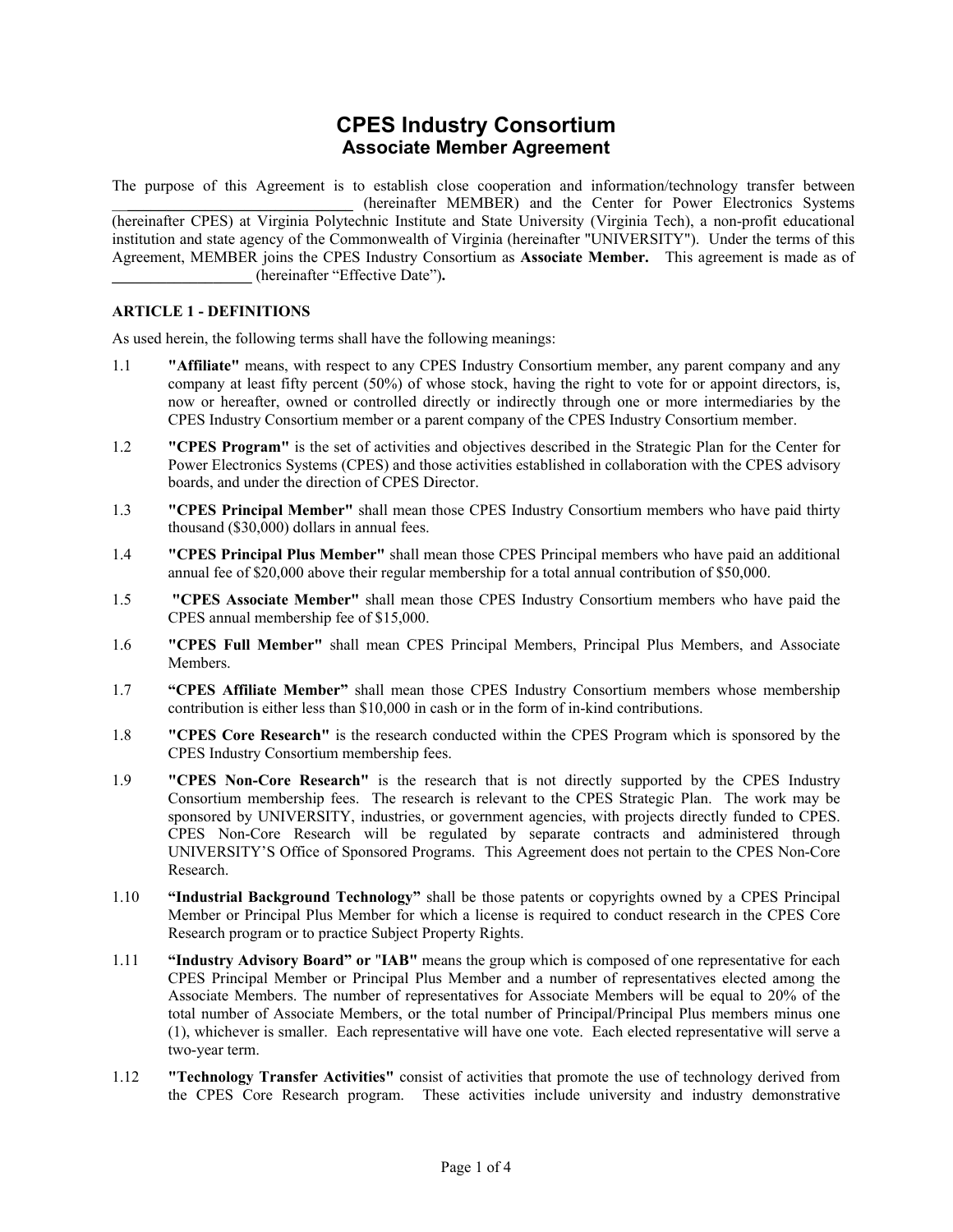**hardware prototypes** (instead of testbed programs); publications; conferences; seminars; workshops; short courses; technology transfer networks; development of undergraduate, graduate, and continuing education training programs. These activities may also include joint projects with industry, as well as other activities conducted as CPES Non-Core Research as deemed appropriate.

#### **ARTICLE 2 - CPES RESEARCH AND TECHNOLOGY TRANSFER ADMINISTRATION**

- 2.1 UNIVERSITY shall use its best efforts to organize, direct, and administer the CPES Program in accordance with the terms and conditions of this Agreement. UNIVERSITY shall include the terms of this Agreement in any subcontracts for research to be conducted under the auspices of CPES Core Research.
- 2.2 The CPES Director will manage the overall activities of CPES; will work with the IAB to develop strategic plans and to formulate the CPES Core Research program; will establish the operating and research budget of CPES Core Research with the advice of the IAB; and will direct the CPES Industrial Collaboration program.
- 2.3 The CPES Director will appoint the Industrial Collaboration Program Director who will manage the day-today Technology Transfer Activities; will assist the CPES Director and Chair-IAB in coordinating the work of IAB; will establish the operating budget for the Technology Transfer Activities; and will administer and promote the CPES Industry Consortium.
- 2.4 The IAB shall meet at least annually to review and make recommendations on all aspects of the CPES Program.

## **ARTICLE 3 - MEMBER BENEFITS**

- 3.1 Reports, papers, theses, and dissertations produced as the result of CPES Core Research program will be made available free of charge to all CPES Industry Full Members in a timely manner via the CPES password-protected website.
- 3.2 CPES will organize an annual conference to present previous year's research results. Conference registration will be free for CPES Industry Consortium Members.
- 3.3 Full Members will have access to and participation in all CPES Education, Industrial Collaboration, and Outreach programs, which includes Industrial Residence, Industrial Fellowships, Summer Internships, Graduate Co-op, Faculty Research Leave, short courses, annual conferences, and other distance learning opportunities. They may participate in CPES Professional short courses at a significant discount.
- 3.4 Representatives of UNIVERSITY may meet with representatives of the CPES Full Members at times and places mutually agreed upon to discuss the progress and results, as well as ongoing plans, or changes therein, of the CPES Program. CPES Director and the Industrial Collaboration Program Director will assist in these communications and undertake such other duties in consultation with the IAB.
- 3.5 CPES Full Members will have direct and continuous links with CPES faculty and their well-trained graduate and undergraduate students for future employment.
- 3.6 MEMBER recognizes that publication is a necessary and integral part of UNIVERSITY'S research policy. Researchers engaged in the CPES Program shall be permitted to present the methods and results of the CPES Core Research program at symposia, national or regional professional meetings, and in journals, theses and dissertations.

#### **ARTICLE 4 - COSTS AND BILLINGS**

- 4.1 The annual fee for CPES Associate Members is fifteen thousand dollars (\$15,000) and shall be considered unrestricted cash.
- 4.2 UNIVERSITY shall submit an initial invoice to the MEMBER for the payment of the first year annual fee within thirty (30) days after this Agreement becomes effective. For the subsequent years, UNIVERSITY shall provide the MEMBER with an invoice sixty (60) days prior to the Agreement anniversary date. Invoices will be due and payable thirty (30) days after the MEMBER's receipt thereof.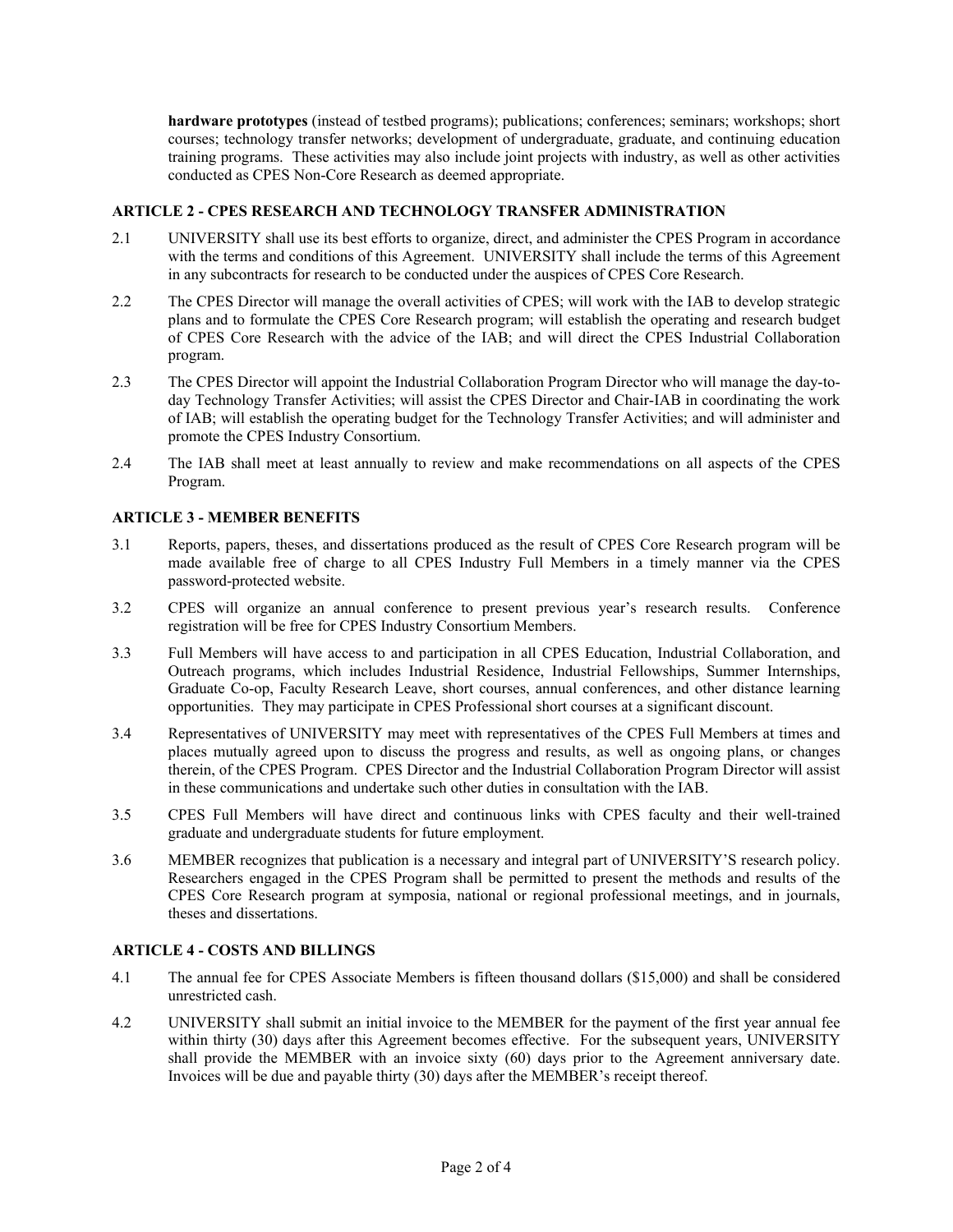4.3 The CPES Finance Director shall maintain all membership fees in a separate account and shall expend such funds for IPPF fees, wages, supplies, equipment, travel, and other operating expenses in connection with the Center's program. The title to all equipment purchased for the CPES Program, or equipment provided as part of in-kind contributions, shall reside with UNIVERSITY.

## **ARTICLE 5 – TERM, TERMINATION, AND OTHER CONDITIONS**

- 5.1 The term of this Agreement shall begin on the Effective Date, as specified in the first paragraph of this Agreement, shall run for a period of one year, and shall automatically renew for additional one-year terms until such time as MEMBER cancels its membership in accordance with Section 5.2.
- 5.2 As a reminder, CPES will send renewal invoices to MEMBER at least two months prior to each anniversary of the membership period listed in the first paragraph of this Agreement. MEMBER may withdraw from the CPES Industry Consortium at any time prior to the end of the current term by giving UNIVERSITY written notice to that effect at least two months prior to the end of the current term. In that case, MEMBER will not be obligated to make membership fee payments for the following years.
- 5.3 In the event that any party commits a material breach or default in any of the terms or conditions of this Agreement, and that party fails to remedy that default or breach within sixty (60) days after receipt of notice from another party, the party giving notice may, at its option terminate the Agreement effective within another sixty (60)-day period. The provisions of Articles 6 and 7 of this Agreement will survive any withdrawal for cause, but only with respect to portions of the CPES Program results completed prior to the withdrawal.
- 5.4 In any event, early withdrawal will not entitle the MEMBER for refund on a pro-rata basis, unless the CPES Program is terminated at which time all memberships will terminate.

## **ARTICLE 6 - RELATIONSHIP OF PARTIES**

- 6.1 Neither party shall have the authority to make any statements, representations or commitments of any kind, or to take any action which shall be binding on the other party, except as may be explicitly provided for herein or authorized in writing. Neither party shall use any other party's name in any advertising promotional or sales literature without the prior written consent of the party whose name is used.
- 6.2 Nothing contained in this Agreement shall be construed as establishing, nor is it any party's intent to establish, a partnership or any joint obligations between UNIVERSITY and MEMBER. Each party hereto retains the right to conduct its own business as it sees fit. Further, nothing contained herein shall be interpreted or construed as precluding the MEMBER from carrying out its own independent research directed towards the objectives of the CPES Program, and no other CPES Member shall have any rights whatsoever with respect to the results thereof.

## **ARTICLE 7 - WARRANTY AND LIABILITY**

- 7.1 UNIVERSITY warrants and represents that UNIVERSITY has adequate liability self-insurance, such protection being applicable to officers, employees, and agents while acting within the scope of their employment by UNIVERSITY. UNIVERSITY has no liability insurance policy as such that can extend protection to any other person.
- 7.2 Each party hereby assumes any and all risks of personal injury and property damage attributable to the negligent acts or omissions of that party and the officers, employees, and agents thereof.
- 7.3 UNIVERSITY warrants that it has the rights to perform the CPES Program.

#### **ARTICLE 8 - MISCELLANEOUS**

- 8.1 To the extent this Agreement is covered by Executive Order 11246, as amended, and its implementing regulations, the Equal Opportunity Clause set forth in Section 202 of such Order is hereby incorporated by reference.
- 8.2 This Agreement may be assigned by either party to any of its Affiliates or to a successor to the Member, but may not otherwise be assigned without the party's prior written consent which will not be unreasonably withheld.